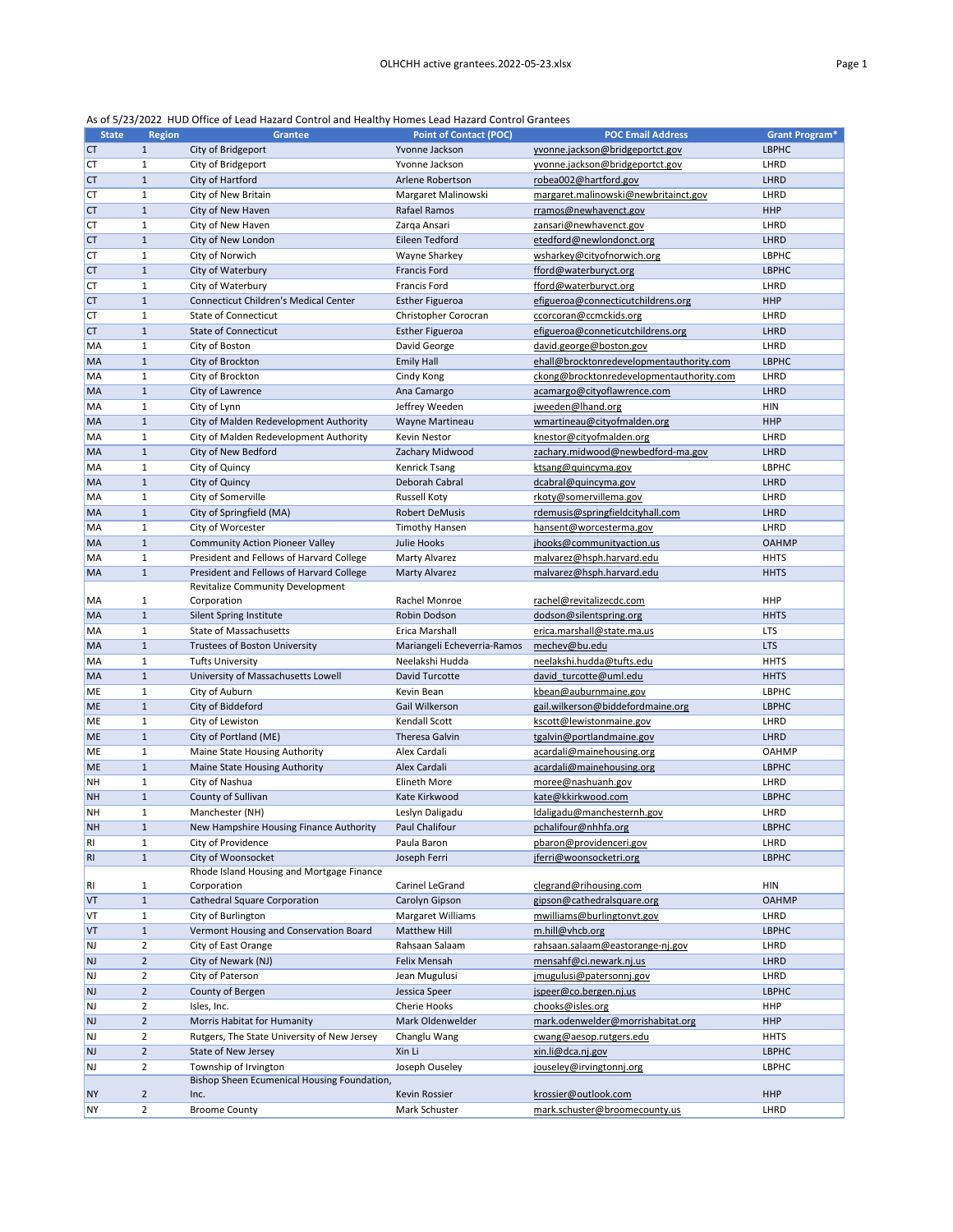| <b>State</b> | <b>Region</b>  | <b>Grantee</b>                                                    | <b>Point of Contact (POC)</b> | <b>POC Email Address</b>                | <b>Grant Program*</b> |
|--------------|----------------|-------------------------------------------------------------------|-------------------------------|-----------------------------------------|-----------------------|
| <b>NY</b>    | $\overline{2}$ | Chautauqua County                                                 | <b>Gabriel Shields</b>        | gshields@chautopp.org                   | <b>LBPHC</b>          |
| <b>NY</b>    | $\overline{2}$ | Chautauqua County                                                 | Anna Powell                   | powella@co.chautauqua.ny.us             | <b>HHP</b>            |
| <b>NY</b>    | $\overline{2}$ | City of Albany                                                    | Amie Jefferson                | ajefferson@albanyny.gov                 | LHRD                  |
| <b>NY</b>    | $\overline{2}$ | City of Buffalo                                                   | Pamela Jackson                | pjackson@ch.ci.buffalo.ny.us            | LHRD                  |
| <b>NY</b>    | $\overline{2}$ | City of Elmira                                                    | <b>Mitra Pratt</b>            | mpratt@cityofelmira.net                 | <b>LBPHC</b>          |
| <b>NY</b>    | $\overline{2}$ | City of New York                                                  | James Hsi                     | hsij@hpd.nyc.gov                        | LHRD                  |
| <b>NY</b>    | $\overline{2}$ | City of New York                                                  | <b>Yvette Phillips</b>        | phillipy@hpd.nyc.gov                    | LHRD                  |
| <b>NY</b>    | $\overline{2}$ | City of Rochester                                                 | James Patrick                 | james.patrick@cityofrochester.gov       | LHRD                  |
| <b>NY</b>    | $\overline{2}$ | City of Schenectady                                               | Carissa Fairbairn             | carissa.fairbairn@schenectadycounty.com | LHRD                  |
| <b>NY</b>    | $\overline{2}$ | City of Syracuse                                                  | Jessica Vinciguerra           | jviniciguerra@syrgov.net                | LHRD                  |
| <b>NY</b>    | $\overline{2}$ | City of Utica                                                     | Christine Lennon              | clennon@unhs.org                        | LHRD                  |
| <b>NY</b>    | $\overline{2}$ | County of Niagara                                                 | Mason Donovan                 | mason.donovan@niagaracounty.com         | LHRD                  |
| <b>NY</b>    | $\overline{2}$ | County of Westchester                                             | Kim Holland                   | kch1@westchestergov.com                 | LHRD                  |
| <b>NY</b>    | $\overline{2}$ | County of Westchester                                             | Kim Holland                   | kch1@westchestergov.com                 | LHRD                  |
| <b>NY</b>    | $\overline{2}$ | Erie County (NY)                                                  | Donna Keicher-Cipressi        | donna.keicher-cipressi@erie.gov         | LHRD                  |
| <b>NY</b>    | $\overline{2}$ | <b>Genesee County</b>                                             | Debra Hill                    | debra.hill@co.genesee.ny.us             | <b>LBPHC</b>          |
| <b>NY</b>    | $\overline{2}$ | Home HeadQuarters, Inc.                                           | Kylie Miller                  | kyliem@homehq.org                       | <b>HHP</b>            |
| <b>NY</b>    | $\overline{2}$ | Onondaga County                                                   | <b>Anthony Mueller</b>        | tonymueller@ongov.net                   | LHRD                  |
| <b>NY</b>    | $\overline{2}$ | Rebuilding Together Saratoga County                               | James Strack                  | james@rtsaratoga.org                    | <b>OAHMP</b>          |
| <b>NY</b>    | $\overline{2}$ | Rensselaer County Department of Health                            | Jennifer Lee                  | jlee@rensco.com                         | LHRD                  |
| <b>NY</b>    | $\overline{2}$ | Saint Regis Mohawk Tribe                                          | <b>Ernest Cree</b>            | ernest.cree@srmt-nsn.gov                | <b>HHP</b>            |
| <b>NY</b>    | $\overline{2}$ | Saint Regis Mohawk Tribe                                          | <b>Ernest Cree</b>            | ernest.cree@srmt-nsn.gov                | <b>HHP</b>            |
| <b>NY</b>    | $\overline{2}$ | Seneca Nation of Indians                                          | Leroy Montour                 | leroy.montour@sni.org                   | <b>HHP</b>            |
| <b>NY</b>    | $\overline{2}$ | Seneca Nation of Indians                                          | Camden Twoguns                |                                         | <b>HHP</b>            |
| <b>NY</b>    | $\overline{2}$ |                                                                   | <b>Andrew Backus</b>          | camden.twoguns@sni.org                  | <b>LBPHC</b>          |
|              |                | St. Lawrence County<br>The Research Foundation for SUNY on behalf |                               | abackus@slchc.org                       |                       |
| <b>NY</b>    | $\overline{2}$ | of Univ. at Buffalo                                               | Katarzyna Kordas              | kkordas@buffalo.edu                     | <b>LTS</b>            |
|              |                | The Trustees of Columbia University in the City                   |                               |                                         |                       |
| <b>NY</b>    | $\overline{2}$ | of New York                                                       | <b>Matthew Perzanowski</b>    | mp2217@cumc.columbia.edu                | <b>HHTS</b>           |
| <b>NY</b>    | $\overline{2}$ | United Way of Long Island                                         | Amber Marshall                | amarshall@unitedwayli.org               | <b>OAHMP</b>          |
| <b>NY</b>    | $\overline{2}$ | Wayne County Action Program, Inc.                                 | Wanda Felix                   | wcap.oasas@waynecap.org                 | <b>OAHMP</b>          |
| DC           | 3              | District of Columbia                                              | LaWanda Jones                 | lawanda.jones@dc.gov                    | <b>LBPHC</b>          |
| DC           | 3              | Rebuilding Together DC Alexandria                                 | Katharine Dixon               | kd@rebuildingtogetherdca.org            | <b>HHP</b>            |
| DC           | 3              | Rebuilding Together, Inc.                                         | Emma Weltzer                  | eweltzer@rebuildingtogether.org         | <b>OAHMP</b>          |
| DC           | 3              | The George Washington University                                  | Ami Zota                      | azota@gwu.edu                           | <b>HHTS</b>           |
| DE           | 3              | New Castle County                                                 | Franchon Dickinson            | franchon.dickinson@newcastlede.gov      | <b>LBPHC</b>          |
| DE           | 3              | New Castle County                                                 | Franchon Dickinson            | franchon.dickinson@newcastlede.gov      | <b>HHP</b>            |
| MD           | 3              | <b>Baltimore City</b>                                             | Katherine Taylor              | katherine.taylor@baltimorecity.gov      | LHRD                  |
| <b>MD</b>    | 3              | <b>Baltimore City</b>                                             | <b>Timothy Crusse</b>         | timothy.crusse@baltimorecity.gov        | <b>HIN</b>            |
| MD           | 3              | <b>Baltimore City</b>                                             | Nicole Hart                   | nicole.hart@baltimorecity.gov           | <b>OAHMP</b>          |
|              |                | Baltimore City Dept. of Housing and                               |                               |                                         |                       |
| MD           | 3              | <b>Community Development</b>                                      | Jim Hicks                     | jim.hicks@baltimorecity.gov             | <b>HHWCD</b>          |
| MD           | 3              | <b>Baltimore County</b>                                           | Jason Harding                 | jjharding@baltimorecountymd.gov         | LHRD                  |
| <b>MD</b>    | 3              | <b>Enterprise Community Partners Columbia</b>                     | Mary Ayala                    | mayala@enterprisecommunity.org          | <b>HHP</b>            |
| MD           | 3              | Green & Healthy Homes Initiative, Inc.                            | Rebecca Jackson               | rjackson@ghhi.org                       | <b>HHWCD</b>          |
| <b>MD</b>    | 3              | Green & Healthy Homes Initiative, Inc.                            | <b>Wes Stewart</b>            | gwstewart@ghhi.org                      | <b>HHP</b>            |
| MD           | 3              | Green & Healthy Homes Initiative, Inc.                            | Sharon Hyde                   | shyde@ghhi.org                          | <b>OAHMP</b>          |
| <b>MD</b>    | $\mathsf{3}$   | Harford County Health Department                                  | Stephanie Schwartz            | sschwartz@imagemd.org                   | <b>OAHMP</b>          |
|              |                | Johns Hopkins University-Bloomberg School of                      |                               |                                         |                       |
| MD           | 3              | Public Health                                                     | Wendy Shields                 | wshields@jhu.edu                        | <b>HHTS</b>           |
| <b>MD</b>    | 3              | Maryland Rural Development Corporation                            | Neoma Salvaje                 | neoma@eleventhhousesolutions.com        | <b>HHP</b>            |
| MD           | 3              | National Center for Healthy Housing, Inc.                         | Jonathan W. Wilson            | jwilson@nchh.org                        | <b>HHTS</b>           |
| <b>MD</b>    | 3              | National Center for Healthy Housing, Inc.                         | Jonathan W. Wilson            | jwilson@nchh.org                        | <b>LTS</b>            |
| MD           | 3              | National Center for Healthy Housing, Inc.                         | Jonathan W. Wilson            | jwilson@nchh.org                        | <b>HHTS</b>           |
| MD           | 3              | QuanTech, Inc.                                                    | David Cox                     | dcox@quantech.com                       | <b>LTS</b>            |
| In A         |                | Alloghony County                                                  | <b>Longifor Colco</b>         | ionnifer cake@alloghonycounty us        | IUDD                  |

| <b>PA</b> |   | Allegheny County     | Jennifer Saks     | jennifer.saks@alleghenycounty.us | LHRD         |
|-----------|---|----------------------|-------------------|----------------------------------|--------------|
| PA        |   | City of Allentown    | Hue Tran          | hue.tran@allentownpa.gov         | <b>LHRD</b>  |
| PA        | 3 | City of Bethlehem    | Jessica Lucas     | jlucas@bethlehem-pa.gov          | <b>HHP</b>   |
| PA        |   | City of Bethlehem    | Lauren Fischer    | lfischer@bethlehem-pa.gov        | <b>LHRD</b>  |
| PA        | 3 | City of Harrisburg   | David Olsen       | deolsen@harrisburgpa.gov         | LHRD         |
| <b>PA</b> | з | City of Lancaster    | Darren Parmer     | dparmer@cityoflancasterpa.com    | <b>HIN</b>   |
| <b>PA</b> | 3 | City of Philadelphia | Crystal Evans     | crystal.evans@phila.gov          | LHRD         |
| <b>PA</b> |   | City of Reading      | Jeffrey Young     | jeffrey.young@readingpa.gov      | <b>LHRD</b>  |
| <b>PA</b> | 3 | County of Bucks      | Katelyn Marseglia | kmarseglia@buckscounty.org       | <b>LBPHC</b> |
| PA        |   | County of Delaware   | Nasia Hill        | hilln@co.delaware.pa.us          | <b>LBPHC</b> |
| <b>PA</b> |   | County of Lawrence   | Michael Hughes    | mhughes@lccap.org                | LBPHC        |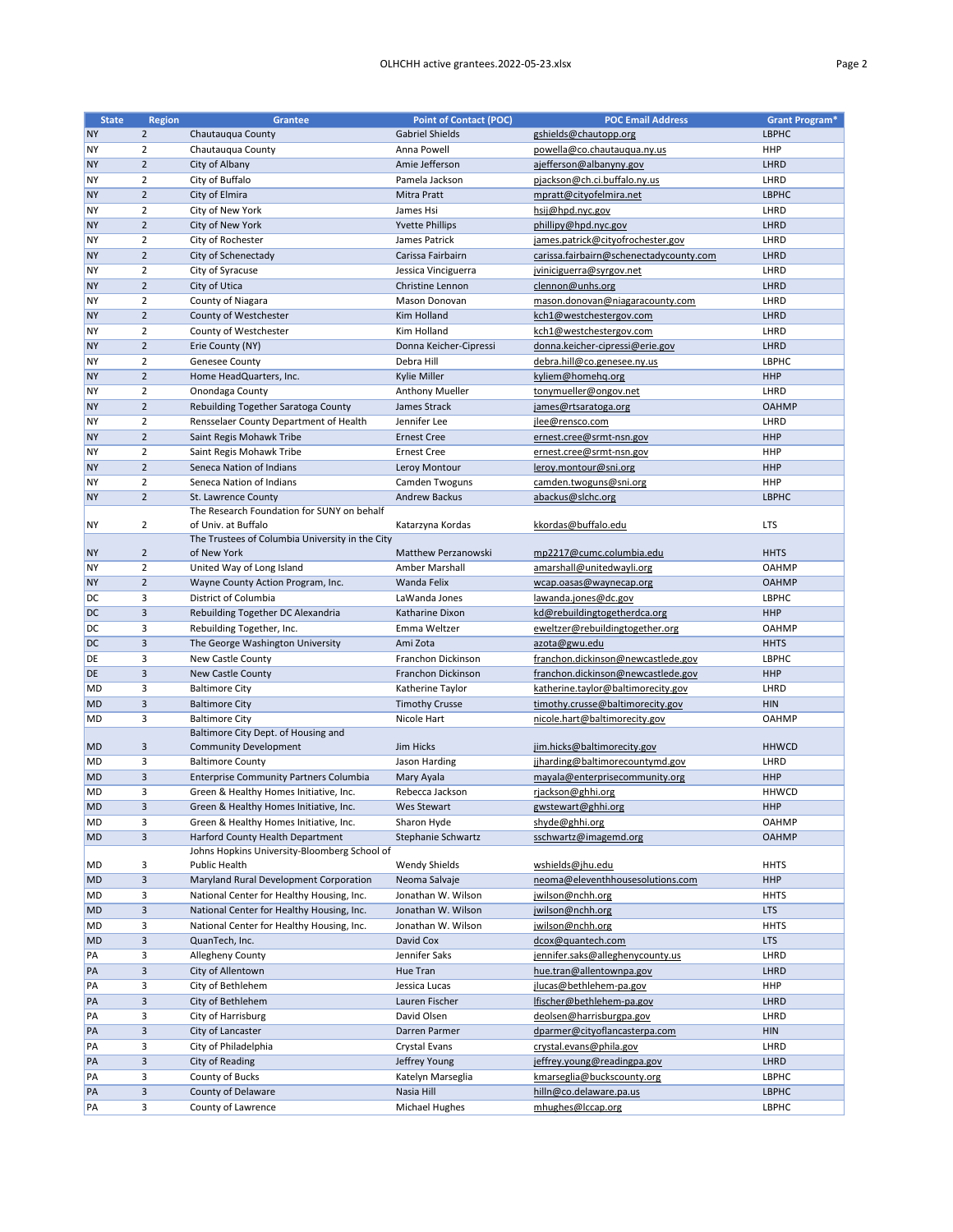| <b>State</b> | <b>Region</b>  | <b>Grantee</b>                                | <b>Point of Contact (POC)</b> | <b>POC Email Address</b>                 | <b>Grant Program*</b> |
|--------------|----------------|-----------------------------------------------|-------------------------------|------------------------------------------|-----------------------|
| PA           | 3              | County of Lawrence                            | <b>Stacy Schwartz</b>         | sschwartz@lccap.org                      | <b>LBPHC</b>          |
|              |                |                                               |                               |                                          |                       |
| PA           | 3              | County of Montgomery                          | Tori McQueen                  | tmcqueen@montcopa.org                    | LBPHC                 |
| PA           | 3              | County of Northampton                         | <b>Tanya Allison</b>          | tallison@bethlehem-pa.gov                | <b>LBPHC</b>          |
| PA           | 3              | Franklin & Marshall College                   | Jennifer Meyer                | jorgill@fandm.edu                        | <b>LTS</b>            |
| PA           | 3              | Inglis Foundation                             | Kara Yost                     | kara.yost@inglis.org                     | <b>OAHMP</b>          |
| PA           | 3              | Lancaster General Hospital                    | Marisol Maldonado             | marisol.maldonado@pennmedicine.upenn.edu | <b>HHP</b>            |
| PA           | 3              | Lawrence County Social Services               | <b>Stacy Schwartz</b>         | sschwartz@lccap.org                      | <b>HHWCD</b>          |
|              |                |                                               |                               |                                          |                       |
| PA           | 3              | Rebuilding Together Philadelphia              | <b>Matt Treat</b>             | mtreat@rebuildingphilly.org              | <b>OAHMP</b>          |
|              |                | Redevelopment Authority of the City of Erie   |                               |                                          |                       |
| PA           | $\mathsf{3}$   | (PA)                                          | Pat Otteni                    | potteni@redeveloperie.org                | <b>LHRD</b>           |
|              |                | <b>Scranton Neighborhood Housing Services</b> |                               |                                          |                       |
| PA           | 3              | Incorporated                                  | Mary Endrusick                | mendrusick@nwnepa.org                    | <b>OAHMP</b>          |
| PA           | 3              | State of Pennsylvania                         | Sherri Chatman                | schatman@pa.gov                          | <b>LHRD</b>           |
| PA           | 3              | <b>Westmoreland County</b>                    | Janet Thomas                  | jthomas@co.westmoreland.pa.us            | LHRD                  |
| PA           | 3              | Women for a Healthy Environment               | <b>Talor Musil</b>            | talor@womenforahealthyenvironment.org    | <b>HHP</b>            |
|              |                |                                               |                               |                                          |                       |
| VA           | 3              | Chesterfield County                           | Zack Miller                   | zack.miller@projecthomes.org             | <b>LBPHC</b>          |
| VA           | 3              | City of Danville                              | <b>Kenneth Gillie</b>         | gillikc@danvilleva.gov                   | <b>LBPHC</b>          |
| VA           | 3              | City of Roanoke                               | Katie Kennedy                 | katie.kennedy@roanokeva.gov              | LHRD                  |
| VA           | $\overline{3}$ | City of Roanoke                               | Katie Kennedy                 | katie.kennedy@roanokeva.gov              | <b>HHP</b>            |
| VA           | 3              | Commonwealth of Virginia                      | Susan Hill                    | susan.hill@dhcd.virginia.gov             | LHRD                  |
| VA           | 3              | Elderhomes Corp dba project: HOMES            | Justin Randolph               | Justin.randolph@projecthomes.org         | <b>HHP</b>            |
|              |                |                                               |                               |                                          |                       |
| VA           | 3              | Quan Tech Inc.                                | David Cox                     | dcox@quantech.com                        | <b>LTS</b>            |
|              |                | Virginia Polytechnic Institute and State      |                               |                                          |                       |
| VA           | 3              | University                                    | Mark Edwards                  | edwardsm@vt.edu                          | <b>HHTS</b>           |
|              |                | Virginia Polytechnic Institute and State      |                               |                                          |                       |
| VA           | 3              | University                                    | Dini Miller                   | dinim@vt.edu                             | <b>HHTS</b>           |
| <b>AL</b>    | $\overline{4}$ | Alabama Department of Public Health           | Michael Rasbury               | mrasbury@ua.edu                          | <b>HHP</b>            |
| <b>AL</b>    | 4              | City of Birmingham                            | LaReisha Higginbottom         | lareisha.higginbottom@birminghamal.gov   | LHRD                  |
| <b>AL</b>    | $\overline{4}$ | City of Tuscaloosa                            | Chip Cates, PG                | ccates@tuscaloosa.com                    | <b>LBPHC</b>          |
|              |                |                                               |                               |                                          |                       |
|              |                | Community Service Programs of West            |                               |                                          |                       |
| AL           | 4              | Alabama, Inc.                                 | Antwon Prince-Sealy           | aprince@cspwal.com                       | <b>HHP</b>            |
|              |                | Independent Living Resources of Greater       |                               |                                          |                       |
| <b>AL</b>    | 4              | Birmingham, Inc. dba                          | Marisa Sitz                   | marisa.sitz@drradvocates.org             | <b>OAHMP</b>          |
| <b>AL</b>    | 4              | <b>West Anniston Foundation</b>               | <b>Tycoma Miller</b>          | tycoma.miller@bellsouth.net              | <b>HHP</b>            |
| FL.          | 4              | City of Tampa                                 | Nicole Stehlar                | nicole.stehlar@tampa.gov                 | <b>HHP</b>            |
| FL           | 4              | Florida Dream Center                          | Zelda O'Connell               | zelda@floridadreamcenter.org             | <b>OAHMP</b>          |
|              |                | The Housing Authority of the City of Daytona  |                               |                                          |                       |
| FL           | 4              | Beach                                         | Kara Lennard                  | lennardk@dbhafl.org                      | <b>OAHMP</b>          |
| GA           | 4              | Habitat for Humanity International, Inc.      | <b>Stacy Summerset</b>        | ssummerset@habitat.org                   | <b>HHP</b>            |
|              |                |                                               |                               |                                          |                       |
| GA           | $\overline{4}$ | State of Georgia                              | Christina Newby               | christina.newby@dph.ga.gov               | <b>LBPHC</b>          |
| KY           | 4              | City of Covington                             | Archie Ice                    | aice@covingtonky.gov                     | LHRD                  |
| KY           | 4              | Lake Cumberland Area Development District     | Susan Taylor                  | susan@lcadd.org                          | <b>OAHMP</b>          |
| KY           | 4              | Louisville-Jefferson County                   | Jershai Payne                 | jershai.payne@louisvilleky.gov           | LHRD                  |
|              |                | Memorial Hospital, Inc. DBA AdventHealth      |                               |                                          |                       |
| <b>KY</b>    | 4              | Manchester                                    | Keith Hensley                 | keith.hensley@adventhealth.com           | <b>OAHMP</b>          |
| KY           | 4              | University of Kentucky Research Foundation    | Zachary Curran DeVries        | zde234@uky.edu                           | <b>HHTS</b>           |
|              |                |                                               |                               |                                          |                       |
| <b>MS</b>    | 4              | City of Hattiesburg                           | Demetria Farve                | dfarve@hattiesburgms.com                 | <b>LBPHC</b>          |
| MS           | 4              | City of Jackson                               | Jarkisha Spann                | jspann@city.jackson.ms.us                | <b>HHP</b>            |
| <b>MS</b>    | $\overline{4}$ | City of Jackson                               | Kenya Dixon-Turner            | kdixon@city.jackson.ms.us                | <b>LBPHC</b>          |
| <b>NC</b>    | 4              | City of Charlotte                             | Hanna Kirlin                  | hanna.kirlin@charlottenc.gov             | LBPHC                 |
| <b>NC</b>    | $\overline{4}$ | City of Durham                                | Neisha Reynolds               | neisha.reynolds@durhamnc.gov             | LHRD                  |
| <b>NC</b>    | 4              | City of Greensboro                            | Melissa Burton                | melissa.burton@greensboro-nc.gov         | LBPHC                 |
| <b>NC</b>    | $\overline{4}$ | City of Greenville                            | Sylvia Brown                  |                                          | <b>LBPHC</b>          |
|              |                |                                               |                               | sbrown@greenvillenc.gov                  |                       |
| <b>NC</b>    | 4              | City of Wilmington (NC)                       | Robert Gardner                | robert.gardner@wilmingtonnc.gov          | LBPHC                 |
| <b>NC</b>    | 4              | <b>Duke University</b>                        | Heileen Hsu-Kim               | hsukim@duke.edu                          | <b>HHTS</b>           |
| <b>NC</b>    | 4              | Eastern Band of Cherokee Indians              | Jonathan Rattler              | jonaratt@ebci-nsn.gov                    | <b>HHP</b>            |
| <b>NC</b>    | $\overline{4}$ | North Carolina State University               | Coby Schal                    | coby@ncsu.edu                            | <b>HHTS</b>           |
| <b>NC</b>    | 4              | Piedmont Triad Regional Council               | Drew Corvett                  | dcorbett@ptrc.org                        | <b>HHWCD</b>          |
| <b>SC</b>    | $\overline{4}$ | City of Spartanburg                           | David James Maher             | dmaher@cityofspartanburg.org             | <b>LBPHC</b>          |
|              |                |                                               |                               |                                          |                       |
| <b>SC</b>    | 4              | SC UpLift Community Outreach                  | Leslie Brakefield             | leslie@i58helps.org                      | <b>OAHMP</b>          |
|              |                | South Carolina Association of Community       |                               |                                          |                       |
| <b>SC</b>    | 4              | <b>Action Partnerships</b>                    | <b>KaDarius Garrett</b>       | kgarrett@scacap.org                      | <b>HHP</b>            |
| <b>SC</b>    | 4              | South Carolina Department on Aging            | Kristen James                 | kjames@aging.sc.gov                      | <b>OAHMP</b>          |
| <b>TN</b>    | $\overline{4}$ | City of Clarksville                           | Vy Cornett                    | vy.cornett@cityofclarksville.com         | LBPHC                 |
| TN           | 4              | City of Knoxville                             | <b>Todd Kennedy</b>           | tkennedy@cityofknoxville.org             | LHRD                  |
| <b>TN</b>    |                | City of Memphis                               |                               |                                          |                       |
|              | $\overline{4}$ |                                               | Tavita Conway                 | tavita.conway@memphistn.gov              | <b>LHRD</b>           |
| <b>TN</b>    | 4              | Shelby County                                 | Anita Tate                    | anita.tate@shelbycountytn.gov            | LHRD                  |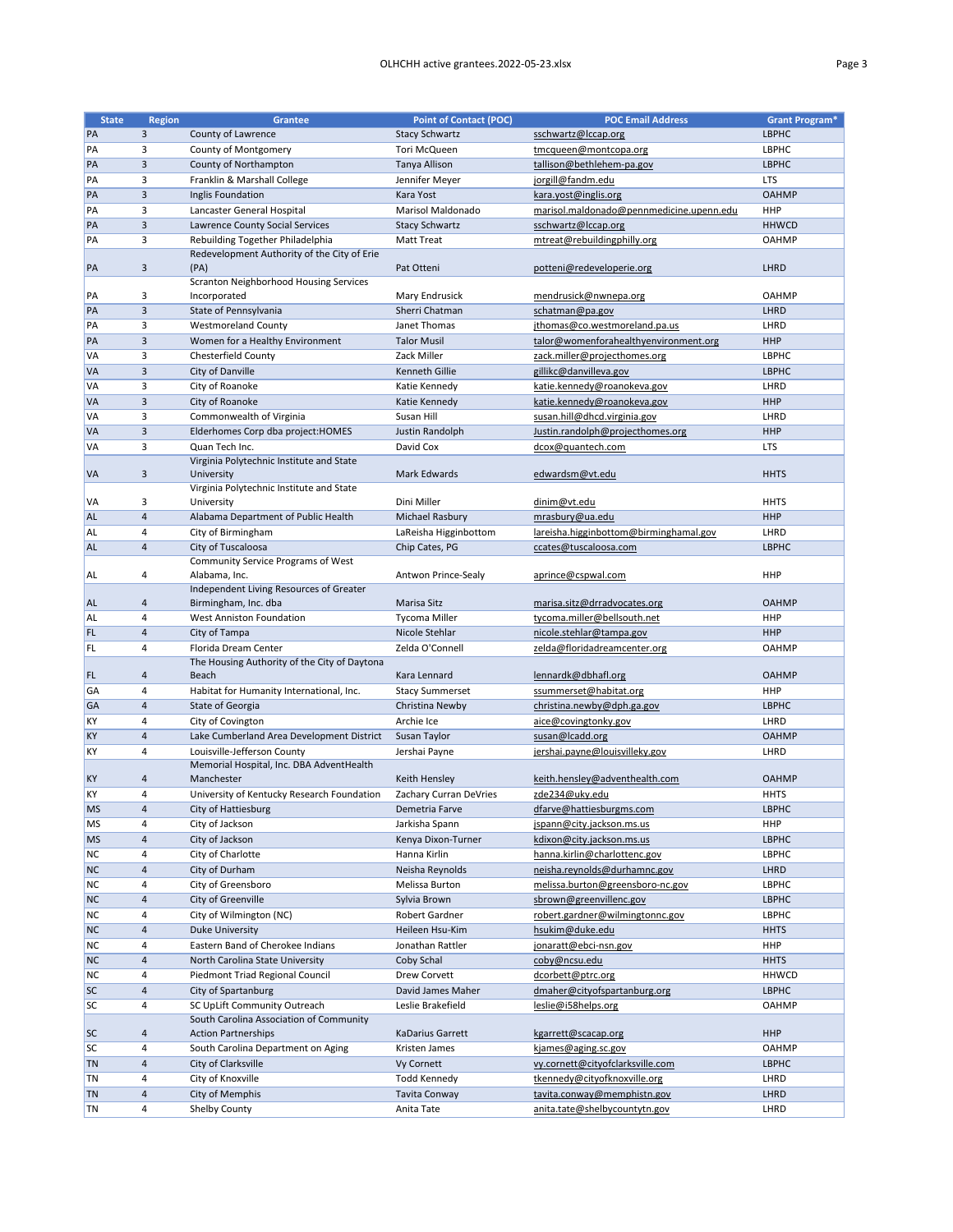| <b>State</b>    | <b>Region</b> | <b>Grantee</b>                                  | <b>Point of Contact (POC)</b>               | <b>POC Email Address</b>            | <b>Grant Program*</b> |
|-----------------|---------------|-------------------------------------------------|---------------------------------------------|-------------------------------------|-----------------------|
| <b>TN</b>       | 4             | Three3 Inc.                                     | <b>Beth A Hawkins</b>                       | bhawkins@threecubed.org             | <b>HHTS</b>           |
|                 |               | Board of Trustees of the University of Illinois |                                             |                                     |                       |
|                 | 5             | at Chicago                                      | <b>Emily Szwiec</b>                         | szwiec1@uic.edu                     | <b>HHTS</b>           |
| IL.             |               |                                                 |                                             |                                     |                       |
| IL.             | 5             | City of Bloomington                             | <b>Michael Sinnet</b>                       | msinnet@cityblm.org                 | <b>LBPHC</b>          |
| IL.             | 5             | City of Chicago                                 | <b>Marion Matlock</b>                       | marion.matlock@cityofchicago.org    | LHRD                  |
| IL              | 5             | City of Chicago                                 | Bryan Bautistia                             | bryan.bautista@cityofchicago.org    | LHRD                  |
| IL              | 5             | City of Kankakee                                | Gloria Dowdy                                | gjdowdy@citykankakee-il.gov         | <b>HHP</b>            |
| IL              | 5             | City of Kankakee                                | Gloria Dowdy                                | gjdowdy@citykankakee-il.gov         | <b>LBPHC</b>          |
| IL.             | 5             | City of Moline                                  | Kaye Whitley                                | kwhitley@moline.il.us               | LBPHC                 |
| IL              | 5             | City of Springfield                             | Veronica Tellez                             | veronica.tellez@springfield.il.us   | <b>HHP</b>            |
| IL              | 5             | City of Springfield                             | Krista Kolis                                | krista.kolis@springfield.il.us      | LHRD                  |
|                 |               |                                                 |                                             |                                     | LHRD                  |
| IL              | 5             | Cook County Department of Public Health         | Jason Applegate                             | jason.applegate@cookcountyhhs.org   |                       |
| IL              | 5             | County of McHenry                               | Jena Hencin                                 | jmhencin@mchenrycountyil.gov        | <b>LBPHC</b>          |
| IL              | 5             | County of Peoria                                | Cody Gorski                                 | cgorski@peoriacounty.org            | LHRD                  |
| IL              | 5             | Illinois Institute of Technology                | Brent Stephens, Ph.D                        | brent@iit.edu                       | <b>HHTS</b>           |
| IL              | 5             | Illinois Institute of Technology                | Brent Stephens, Ph.D                        | brent@iit.edu                       | <b>HHTS</b>           |
| IL              | 5             | Metec                                           | Wayne Aldrich                               | waldrich@f-w.com                    | <b>HHP</b>            |
| IL.             | 5             | Rush University Medical Center                  | Linda Olson                                 | linda m olson@rush.edu              | <b>OAHMP</b>          |
| IL              | 5             | Sinai Health System                             | Stacy Ifnoffo                               | stacy.ignoffo@sinai.org             | <b>LTS</b>            |
| IL.             | 5             | <b>State of Illinois</b>                        | Kara Cozadd                                 | kara.cozadd@illinois.gov            | <b>LBPHC</b>          |
|                 |               | The Board of Trustees of the University of      |                                             |                                     |                       |
|                 | 5             | Illinois                                        | Apostolis Sambanis, Ph.D                    | asamba2@uic.edu                     | <b>LTS</b>            |
| IL.             |               |                                                 |                                             |                                     |                       |
| IL              | 5             | Winnebago County                                | Lesley Wallace                              | lwallace@wchd.org                   | LHRD                  |
| <b>IN</b>       | 5             | City of Fort Wayne                              | James Atz                                   | james.atz@cityoffortwayne.org       | LHRD                  |
| IN              | 5             | City of South Bend                              | <b>Kristen Titus</b>                        | ktitus@southbendin.gov              | LHRD                  |
| IN              | 5             | City of South Bend                              | Kristen Titus                               | ktitus@southbendin.gov              | LHRD                  |
|                 |               | Indiana Housing and Community Development       |                                             |                                     |                       |
| <b>IN</b>       | 5             | Authority                                       | David Pugh                                  | dpugh@ihcda.in.gov                  | <b>HHP</b>            |
| IN              | 5             | State of Indiana                                | Dave Pugh                                   | dpugh@ihcda.in.gov                  | LHRD                  |
|                 |               |                                                 |                                             |                                     |                       |
| $\vert$ IN      | 5             | Trustees of Indiana University                  | Jacqueline MacDonald Gibson jacmgibs@iu.edu |                                     | <b>LTS</b>            |
| IN <sub>1</sub> | 5             | University of Notre Dame                        | Jocelyn Keranen                             | jkeranen@nd.edu                     | <b>LTS</b>            |
| MI              | 5             | City of Battle Creek                            | Shawna Gamble                               | srgamble@battlecreekmi.gov          | <b>LBPHC</b>          |
| MI              | 5             | City of Detroit                                 | Anna Pinter                                 | pintera@detroitmi.gov               | <b>HHP</b>            |
|                 |               |                                                 |                                             |                                     |                       |
| MI              | 5             | City of Detroit                                 | <b>Waddah Saeed</b>                         | waddah.saeed@detroitmi.gov          | <b>HIN</b>            |
| MI              | 5             | City of Detroit                                 | Cassie Borders                              | cborders@detroitmi.gov              | LHRD                  |
| MI              | 5             | City of Flint                                   | Mikesha Loring                              | mloring@cityofflint.com             | <b>LBPHC</b>          |
| MI              | 5             | City of Flint                                   | Qiana Williams                              | gtownswilliams@cityofflint.com      | LBPHC                 |
| MI              | 5             | <b>City of Grand Rapids</b>                     | Kenneth (Ken) Holton                        | kholton@grcity.us                   | LHRD                  |
| MI              | 5             | City of Kalamazoo                               | Christopher Raschke                         | raschkec@kalamazoocity.org          | LHRD                  |
| MI              | 5             | City of Lansing                                 | <b>Bryan Dryer</b>                          | bryan.dryer@lansingmi.gov           | LHRD                  |
| MI              | 5             | City of Muskegon                                | <b>Ashley Briggs</b>                        | ashley.briggs@shorelinecity.com     | <b>HHP</b>            |
| MI              | 5             | City of Warren                                  |                                             | ghensley@cityofwarren.org           | <b>LBPHC</b>          |
|                 |               |                                                 | Gina Hensley                                |                                     |                       |
| MI              | 5             | Disability Advocates of Kent County             | <b>Judy Morris</b>                          | judy.m@dakc.us                      | <b>OAHMP</b>          |
| M               | 5             | Habitat for Humanity of Michigan, Inc           | Jessica Halstead                            | jhalstead@habitatmichigan.org       | <b>HHP</b>            |
| MI              | 5             | Michigan State University                       | Masako Morishita                            | tomoko@msu.edu                      | <b>LTS</b>            |
| MI              | 5             | Michigan Technological University               | Rupali Datta                                | rupdatta@mtu.edu                    | <b>LTS</b>            |
| MI              | 5             | Michigan Technological University               | Rupali Datta                                | rupdatta@mtu.edu                    | <b>LTS</b>            |
| MI              | 5             | State of Michigan                               | Sonya Fricks                                | fricks1@michigan.gov                | <b>LBPHC</b>          |
|                 |               | Wayne Metropolitan Community Action             |                                             |                                     |                       |
| MI              | 5             | Agency                                          | <b>Tiffany Vantino</b>                      | tvantino@waynemetro.org             | <b>HHWCD</b>          |
| MI              | 5             | <b>Wayne State University</b>                   | T. Lyke Thompson                            | lyke@wayne.edu                      | <b>LTS</b>            |
| MN              | 5             | City of Minneapolis                             | Alex Vollmer                                | alexander.vollmer@minneapolismn.gov | <b>HHP</b>            |
| <b>MN</b>       | 5             | City of Minneapolis                             | Fardowza Omar                               |                                     | LHRD                  |
|                 |               |                                                 |                                             | fardowza.omar@minneapolismn.gov     |                       |
|                 |               | Curators of the University of Missouri on       |                                             |                                     |                       |
| <b>MN</b>       | 5             | behalf of UMSL                                  | Stephen Simon                               | simons@umkc.edu                     | <b>LTS</b>            |
| <b>MN</b>       | 5             | Hennepin County                                 | <b>Melisa Illies</b>                        | melisa.illies@hennepin.us           | <b>HHP</b>            |
| MN              | 5             | Hennepin County                                 | Michael Jenson                              | michael.a.jensen@co.hennepin.mn.us  | LHRD                  |
| <b>MN</b>       | 5             | State of Minnesota                              | James Adkinson                              | james.adkinson@state.mn.us          | <b>LBPHC</b>          |
| MN              | 5             | Twin Cities Habitat for Humanity, Inc.          | Pat Lund                                    | pat.lund@tchabitat.org              | <b>OAHMP</b>          |
|                 |               | White Earth Reservation Housing Authority       |                                             |                                     |                       |
| <b>MN</b>       | 5             | (TDHE)                                          | Dennis Jackson                              | diackson@whiteeearthhousing.com     | <b>HHP</b>            |
| OH              | 5             | City of Akron                                   | Douglas Taylor                              | dmtaylor@akronohio.gov              | LBPHC                 |
| OH              | 5             | City of Canton                                  | <b>Thomas Flanigan</b>                      | tom.flanigan@cantonohio.gov         | <b>LBPHC</b>          |
| OH              | 5             | City of Cincinnati                              | Lawrence Taylor II                          | lawrence.taylor@cincinnati-oh.gov   | LHRD                  |
| <b>OH</b>       | 5             | City of Cincinnati                              | Ashish Budev                                | ashish.budev@cincinnati-oh.gov      | LHRD                  |
|                 |               |                                                 |                                             |                                     |                       |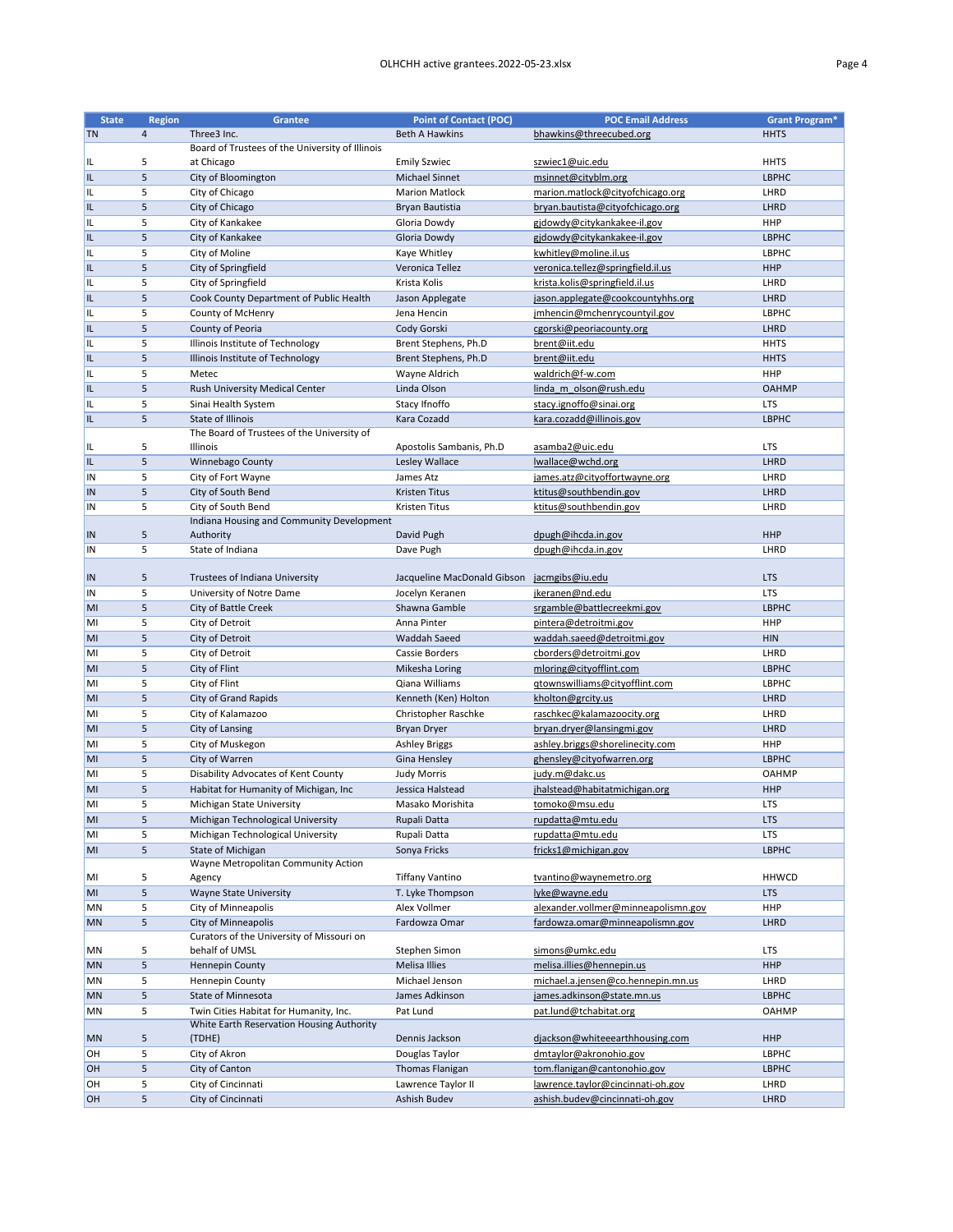| <b>State</b> | <b>Region</b>    | <b>Grantee</b>                                              | <b>Point of Contact (POC)</b> | <b>POC Email Address</b>              | <b>Grant Program*</b>      |
|--------------|------------------|-------------------------------------------------------------|-------------------------------|---------------------------------------|----------------------------|
| OH           | 5                | City of Cleveland                                           | Lawrence Haley                | lhaley@clevelandohio.gov              | LHRD                       |
| OH           | 5                | City of Cleveland                                           | Jillian Bolino                | jbolino@clevelandohio.gov             | LHRD                       |
| OH           | 5                | City of Cleveland                                           | Lawrence Haley, Jr.           | lhaley@clevelandohio.gov              | <b>HIN</b>                 |
| <b>OH</b>    | 5                | City of Cleveland                                           | Novella Lockett               | NLockett@clevelandohio.org            | <b>HHP</b>                 |
| <b>OH</b>    | 5                | City of Columbus                                            | Erica Hudson                  | ejhudson@columbus.gov                 | LHRD                       |
| OH           | 5                | City of Columbus                                            | Erica Hudson                  | ejhudson@columbus.gov                 | <b>HHP</b>                 |
| OH           | 5                | City of Lancaster                                           | <b>Robert Sulick</b>          | rsulick@ci.lancaster.oh.us            | <b>LBPHC</b>               |
| <b>OH</b>    | 5                | City of Lancaster                                           | <b>Robert Sulick</b>          | rsulick@ci.lancaster.oh.us            | <b>HHP</b>                 |
| OH           | 5                | City of Lima                                                | Carmillia Zion                | czion@wocap.org                       | <b>LBPHC</b>               |
| OH           | 5                | City of Toledo                                              | Gerard Culkowski              | gerard.culkowski@toledo.oh.gov        | LHRD                       |
| OH           | 5                | City of Toledo                                              | Ebenezer Osei Kwame           | ebenezer.osei-kwame@toledo.oh.gov     | <b>LBPHC</b>               |
| <b>OH</b>    | 5                | City of Toledo                                              | <b>Michael Sachs</b>          | msachs@nwtoledo.org                   | <b>HHWCD</b>               |
| OH           | 5                | County of Erie (OH)                                         | Robert England                | rengland@echdohio.org                 | <b>LBPHC</b>               |
| OH           | 5                | County of Erie (OH)                                         | Jeffrey Hayes                 | jhayes@echdohio.org                   | <b>HHP</b>                 |
| OH           | 5                | County of Hamilton                                          | <b>Emily Wanzer</b>           | emily.wanzer@hamilton-co.org          | LHRD                       |
| <b>OH</b>    | 5                | Cuyahoga County                                             | Stephanie McConoughey, RS     | smcconoughey@ccbh.net                 | <b>LBPHC</b>               |
| OH           | 5                | Cuyahoga County                                             | Jeff Hanchar                  | jhanchar@ccbh.net                     | LHRD                       |
| OH           | 5                | <b>Mahoning County</b>                                      | Phillip Puryear               | ppuryear@mahoningcountyoh.gov         | <b>LBPHC</b>               |
| OH           | 5                | Mid Ohio Regional Planning Commission                       | Rebecca Garrett               | rgarrett@morpc.org                    | <b>HHP</b>                 |
| OH           | 5                | <b>Ohio State University</b>                                | Karen Dannemiller             |                                       | <b>HHTS</b>                |
|              |                  |                                                             |                               | dannemiller.70@osu.edu                |                            |
| OH           | 5                | People Working Cooperatively, Inc                           | Aaron Grant                   | granta@pwchomerepairs.org             | <b>HHWCD</b><br><b>HHP</b> |
| <b>OH</b>    | 5                | Rebuilding Together Northeast Ohio                          | Dan McBryer                   | dan.mcbryer@rebuildingtogetherneo.org |                            |
| OH           | 5                | State of Ohio                                               | Susan Smith                   | smithsber@aol.com                     | <b>LBPHC</b>               |
| <b>OH</b>    | 5                | State of Ohio                                               | Phillip Cole                  | pcolebhe@gmail.com                    | <b>LBPHC</b>               |
| <b>OH</b>    | 5                | <b>Summit County</b>                                        | Andrew Deikun                 | adeikun@schd.org                      | LHRD                       |
| <b>OH</b>    | 5                | University of Cincinnati                                    | Tiina Reponen                 | reponeta@ucmail.uc.edu                | <b>HHTS</b>                |
| WI           | 5                | City of Milwaukee                                           | Ron Green                     | rgreen@milwaukee.gov                  | LHRD                       |
| WI           |                  | <b>Community Relations-Social Development</b><br>Commission |                               | omondragon@cr-sdc.org                 | <b>HHWCD</b>               |
|              | 5                |                                                             | Ophelia Mondragon             |                                       |                            |
| WI           | 5                | Kenosha County                                              | Lindsay Sarauer               | lindsay.sarauer@kenoshacounty.org     | LHRD                       |
| WI           | 5                | Revitalize Milwaukee Inc.                                   | Josh Pautz                    | josh@rtmilwaukee.org                  | <b>OAHMP</b>               |
| WI           | 5                | Sokaogon Chippewa Community                                 | Joe Kane                      | joe.kane@scc-nsn.gov                  | <b>HHP</b>                 |
| WI           | 5                | Wisconsin Department of Health Services                     | <b>Matthew Winkler</b>        | matthew.winkler@dhs.wisconsin.gov     | LHRD                       |
| LA           | 6                | City of Alexandria                                          | Keith Gremillion              | keith.gremillion@cityofalex.com       | <b>LBPHC</b>               |
| LA           | 6                | City of Baton Rouge                                         | <b>Tasha Saunders</b>         | tssaunders@brla.gov                   | <b>LBPHC</b>               |
| LA           | 6                | Jefferson Parrish                                           | Jonathan Whipple              | jonathan.whipple@jeffparish.net       | <b>LBPHC</b>               |
| LA           | 6                | New Orleans Area Habitat for Humanity                       | <b>Temple Causey</b>          | templec@habitat-nola.org              | <b>HHP</b>                 |
| LA           | 6                | State of Louisiana                                          | Cindy Campbell                | ccampbell@lhc.la.gov                  | <b>LBPHC</b>               |
| LA           | 6                | The St. Bernard Project, Inc.                               | <b>Dulcie Togstad</b>         | dtogstad@sbpusa.org                   | <b>OAHMP</b>               |
| LA           | 6                | <b>Tulane University</b>                                    | Derek Werthmann               | dwerthma@tulane.edu                   | <b>HHTS</b>                |
| <b>NM</b>    | 6                | Santo Domingo Tribal Housing Authority                      | <b>Bryn Fragua</b>            | bryn@high-watermark.com               | <b>HHP</b>                 |
| OK           | 6                | County of Tulsa                                             | Kendra Wise                   | kwise@tulsa-health.org                | <b>LBPHC</b>               |
| <b>OK</b>    | 6                | <b>Kaw Nation</b>                                           | Antonio Pando                 | apando@kawnation.com                  | <b>HHP</b>                 |
| OK           | 6                | Peoria Tribe of Indians of Oklahoma                         | La Shell Thomas               | Ithomas@peoriatribe.com               | <b>HHP</b>                 |
| <b>OK</b>    | $\boldsymbol{6}$ | The University of Tulsa                                     | Jana Black                    | jana-black@utulsa.edu                 | <b>HHTS</b>                |
|              |                  | Adult Youth United Development Association,                 |                               |                                       |                            |
| <b>TX</b>    | 6                | Inc                                                         | Jose Alvarez                  | arody 3@msn.com                       | <b>OAHMP</b>               |
| <b>TX</b>    | 6                | <b>Baylor College of Medicine</b>                           | Rebecca Bruhl                 | rebecca.bruhl@bcm.edu                 | <b>HHTS</b>                |
| <b>TX</b>    | 6                | City of Dallas                                              | Thor Erickson                 | thor.erickson@dallascityhall.com      | LHRD                       |
| <b>TX</b>    | 6                | City of Fort Worth                                          | <b>Maria Corrales</b>         | maria.corrales@fortworthtexas.gov     | LHRD                       |
| <b>TX</b>    | 6                | City of Houston                                             | Maria Cisneros                | maria.cisneros@houstontx.gov          | <b>HHP</b>                 |
| <b>TX</b>    | 6                | City of Houston                                             | Velva Jean Martinez           | velva.martinez@houstontx.gov          | LHRD                       |
| <b>TX</b>    | 6                | City of Houston                                             | Muhammad Farhad               | muhammad.farhad@houstontx.gov         | <b>HIN</b>                 |
| <b>TX</b>    | $\boldsymbol{6}$ | City of Longview                                            | Dakota Brown                  | drbrown@longviewtexas.gov             | <b>LBPHC</b>               |
| <b>TX</b>    | 6                | City of San Antonio                                         | Willie Villarreal             | willie.villarreal@sanantonio.gov      | LHRD                       |

| <b>TX</b>  | b | City of Waco                      | <b>Ross Nyikes</b> | rossn@wacotx.gov           | <b>LBPHC</b> |
|------------|---|-----------------------------------|--------------------|----------------------------|--------------|
| <b>TX</b>  | 6 | County of Harris                  | Diane Davis        | diane.davis@phs.hctx.net   | LHRD         |
| <b>ITX</b> | 6 | County of Harris                  | Bea Best           | beatrice.best@phs.hctx.net | <b>LHRD</b>  |
| 'TX        | b | Rebuilding Together San Antonio   | Karen Koch         | info@hmota.net             | <b>OAHMP</b> |
| <b>TX</b>  | 6 | The University of Texas at Austin | Kerry Kinney       | kakinney@mail.utexas.edu   | <b>HHTS</b>  |
| 'TX        | 6 | University of Texas at El Paso    | Veronica Portillo  | vgportillo@utep.ed         | <b>LTS</b>   |
| <b>IIA</b> |   | City of Clinton                   | Elizabeth Kemp     | ekemp@ecia.org             | <b>LBPHC</b> |
| <b>IIA</b> |   | City of Council Bluffs            | Lora Flom          | Iflom@councilbluffs-ia.gov | LHRD         |
| <b>IIA</b> |   | City of Dubuque                   | Angela Ventris     | aventris@cityofdubuque.org | <b>LHRD</b>  |
| lIA        |   | City of Dubuque                   | John Tharp         | jtharp@cityofdubuque.org   | <b>LBPHC</b> |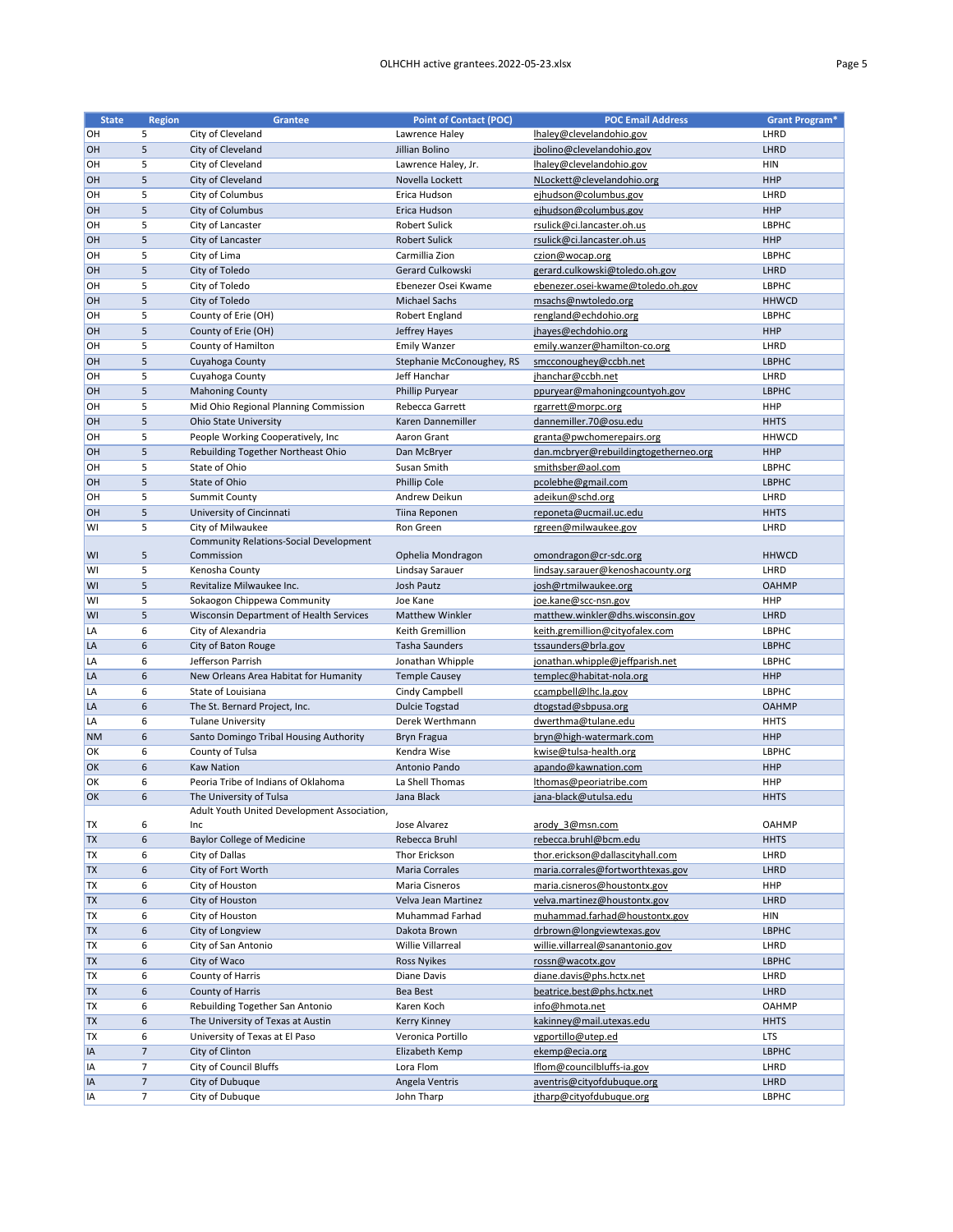| <b>State</b>   | <b>Region</b>   | <b>Grantee</b>                                             | <b>Point of Contact (POC)</b> | <b>POC Email Address</b>         | <b>Grant Program*</b> |
|----------------|-----------------|------------------------------------------------------------|-------------------------------|----------------------------------|-----------------------|
| <b>IA</b>      | 7 <sup>7</sup>  | City of Dubuque                                            | Nicole Lytle                  | nlytle@cityofdubuque.org         | <b>HHP</b>            |
| <b>IA</b>      | 7               | City of Dubuque                                            | Nicole Lytle                  | nlytle@cityofdubuque.org         | <b>OAHMP</b>          |
| <b>IA</b>      | $\overline{7}$  | City of Marshalltown                                       | Jacqueline Pippin             | jpippin@marshalltown-ia.gov      | <b>LBPHC</b>          |
| IA             | 7               | City of Sioux City                                         | Mike Bauer                    | mbauer@sioux-city.org            | <b>HHP</b>            |
| <b>IA</b>      | $\overline{7}$  | City of Sioux City                                         | Matt Meylor                   | mmeylor@sioux-city.org           | LHRD                  |
| IA             | $\overline{7}$  | City of Waterloo                                           | Matt Chesmore                 | matt.chesmore@waterloo-ia.org    | <b>LBPHC</b>          |
| <b>IA</b>      | $\overline{7}$  | County of Cerro Gordo                                      | Lindsey Pike                  | lpike@cghealth.com               | <b>HHP</b>            |
| IA             | $\overline{7}$  | County of Cerro Gordo                                      | Jenna Heiar                   | jheiar@cghealth.com              | <b>LBPHC</b>          |
| IA             | $\overline{7}$  | East Central Intergovernmental Association                 | <b>Walter Nims</b>            | wnims@ecia.org                   | <b>HHP</b>            |
| <b>IA</b>      | $\overline{7}$  | East Central Intergovernmental Association                 | Kimberly Glaser               | kglaser@ecia.org                 | <b>LBPHC</b>          |
| <b>IA</b>      | $\overline{7}$  | East Central Intergovernmental Association                 | Angela Koppes                 | akoppes@ecia.org                 | <b>OAHMP</b>          |
| <b>IA</b>      | 7               | Polk County                                                | Frank Morano                  | frank.morano@polkcountyiowa.gov  | LHRD                  |
| <b>IA</b>      | $\overline{7}$  | Southwest Iowa Planning Council                            | <b>Nicole Rhodes</b>          | nicole.rhodes@swipco.org         | <b>LBPHC</b>          |
| <b>IA</b>      | $\overline{7}$  | University of Iowa                                         | Carrie Damon                  | carolyn-damon@uiowa.edu          | <b>HHTS</b>           |
|                |                 |                                                            |                               |                                  |                       |
| <b>IA</b>      | 7               | Visiting Nurse Services of Iowa, dba EveryStep Sarah Black |                               | sblack@everystep.org             | <b>HHP</b>            |
| <b>KS</b>      | $\overline{7}$  | City of Wichita                                            | Diana Correa                  | dcorrea@wichita.gov              | LHRD                  |
| <b>KS</b>      | $\overline{7}$  | Kansas State University                                    | Ruwandi Kumarasinghe          | ruwandi@ksu.edu                  | <b>LTS</b>            |
| <b>KS</b>      | $\overline{7}$  | <b>Wyandotte County</b>                                    | Arlie Lindsey                 | alindsey@wycokck.org             | <b>LBPHC</b>          |
| MO             | $\overline{7}$  | City of St. Louis                                          | <b>Bill Rataj</b>             | ratajb@stlouis-mo.gov            | LHRD                  |
| M <sub>O</sub> | $\overline{7}$  | County of St. Louis                                        | Tammi Holmes                  | tholmes@stlouiscountymo.gov      | <b>HHP</b>            |
| <b>MO</b>      | $\overline{7}$  | County of St. Louis                                        | Mark Daugherty                | mdaugherty@stlouisco.com         | LHRD                  |
|                |                 | Independent Living Center of Mid-Missouri,                 |                               |                                  |                       |
| <b>MO</b>      | 7               | Inc.                                                       | Caitlyn Dillinger             | cdillinger@silcolumbia.org       | <b>OAHMP</b>          |
|                |                 | Jefferson Franklin Community Action                        |                               |                                  |                       |
| MO             | 7               | Corporation                                                | David Rose                    | drose@jfcac.org                  | <b>HHP</b>            |
| <b>MO</b>      | $\overline{7}$  | Kansas City Missouri                                       | Chris McFarland               | christopher.mcfarland@kcmo.org   | LHRD                  |
| <b>MO</b>      | $7\overline{ }$ | Meramec Regional Planning Commission                       | <b>Patrick Stites</b>         | pstites@meramecregion.org        | <b>LBPHC</b>          |
| M <sub>O</sub> | $\overline{7}$  | <b>Mission St. Louis</b>                                   | <b>Todd Martin</b>            | todd.martin@missionstl.org       | <b>OAHMP</b>          |
| <b>NE</b>      | $\overline{7}$  | City of Lincoln                                            | Sean Mcclatchey               | smcclatchey@lincoln.ne.gov       | LHRD                  |
| <b>NE</b>      | $\overline{7}$  | City of Omaha                                              | Ed Winkler                    | edward.winklerjr@cityofomaha.org | LHRD                  |
| <b>NE</b>      | $\overline{7}$  | Omaha Healthy Kids Alliance                                | Maret Wibel                   | maret@omahahealthykids.org       | <b>HHP</b>            |
|                |                 | International Center for Appropriate and                   |                               |                                  |                       |
| <b>CO</b>      | 8               | Sustainable Technology                                     | Dan Golden                    | dang@icastusa.org                | <b>HHP</b>            |
|                |                 | International Center for Appropriate and                   |                               |                                  |                       |
| <b>CO</b>      | 8               | Sustainable Technology                                     | Dan Golden                    | dang@icastusa.org                | <b>HHWCD</b>          |
| <b>CO</b>      | 8               | Pueblo County                                              | Desiree Mondragon             | mondragon@pueblocounty.us        | LHRD                  |
|                |                 | Blackfeet Housing Program dba Blackfeet                    |                               |                                  |                       |
| <b>MT</b>      | 8               | <b>Housing Authority</b>                                   | <b>Brian Still Smoking</b>    | brianss@blackfeethousing.org     | <b>HHP</b>            |
| MT             | 8               | Fort Peck Housing Authority                                | Wayne Weeks                   | wayne.weeks@fpha.us              | <b>HHP</b>            |
| MT             | 8               | Northern Cheyenne Tribal Housing Authority                 | John Marian                   | jmarian@nctha.net                | <b>HHP</b>            |
| MT             | 8               | Salish Kootenai Housing Authority                          | Michelle Morigeau             | mamorigeau@skha.org              | <b>HHP</b>            |
| <b>ND</b>      | 8               | Turtle Mountain Band of Chippewa Indians                   | Jodelle Keplin                | imkeplin@tmhousing.net           | <b>HHP</b>            |
| <b>SD</b>      | 8               | Sisseton-Wahpeton Oyate                                    | <b>Brandon Adams</b>          | brandon.adams@swhaltr.org        | <b>HHP</b>            |
| UT             | 8               | Salt Lake County                                           | John Russell                  | jarussell@slco.org               | <b>HHWCD</b>          |
| <b>UT</b>      | 8               | Salt Lake County                                           | John Russell                  | jarussell@slco.org               | LHRD                  |
| UT             | 8               | Salt Lake County                                           | Jennifer Jimenez              | jjimenez@slco.org                | <b>HHP</b>            |
| <b>AZ</b>      | 9               | City of Phoenix                                            | Laura Smith                   | laura.smith@phoenix.gov          | <b>LBPHC</b>          |
| <b>AZ</b>      | 9               | City of Phoenix                                            | <b>Brenda Hope</b>            | brenda.hope@phoenix.gov          | LHRD                  |
| <b>AZ</b>      | 9               | City of Tucson                                             | Jerre (Scott) Wilson          | scott.wilson4@tucsonaz.gov       | <b>LBPHC</b>          |
| <b>AZ</b>      | 9               | DIRECT Center for Independence, Inc.                       | Shannon Bergman               | hap@directaz.org                 | <b>OAHMP</b>          |
| <b>AZ</b>      | 9               | Maricopa County                                            | David Underdonk               | david.underdonk@maricopa.gov     | LBPHC                 |
| <b>AZ</b>      | 9               | Rebuilding Together Valley of the Sun                      | Vacant                        |                                  | <b>HHP</b>            |
|                |                 |                                                            |                               |                                  |                       |
| <b>AZ</b>      | 9               | Sonora Environmental Research Institute, Inc               | <b>Flor Sandoval</b>          | flor.sandoval@seriaz.org         | <b>HHTS</b>           |
| <b>AZ</b>      | 9               | TOhono O'odham Ki:Ki Housing Association                   | Barbara Havier                | bhavier@tokahousing.org          | <b>HHP</b>            |

| <b>AZ</b> | 9 | White Mountain Apache Housing Authority | Bernadette Clarkson   | bclarkson@wmaha.us              | <b>HHP</b>   |
|-----------|---|-----------------------------------------|-----------------------|---------------------------------|--------------|
| <b>CA</b> | 9 | Berkeley Air Monitoring Group, Inc      | Ashlinn Quinn         | aquinn@berkeleyair.com          | <b>HHTS</b>  |
| CA        | 9 | California Department of Public Health  | Vacant                |                                 | <b>LBPHC</b> |
| <b>CA</b> | 9 | City of Long Beach                      | Gabby Carbajal        | gabriela.carbajal@longbeach.gov | LHRD         |
| CA        | 9 | City of Long Beach                      | <b>Michael Netter</b> | michael.netter@longbeach.gov    | LHRD         |
| <b>CA</b> | 9 | City of Los Angeles                     | Jose Berumen          | joe.berumen@lacity.org          | LHRD         |
| CA        | 9 | City of Pomona                          | Maria Siacunco        | maria.siacunco@pomonaca.gov     | <b>HHP</b>   |
| <b>CA</b> | 9 | City of Pomona                          | Beverly Johnson       | beverly johnson@ci.pomona.ca.us | <b>LBPHC</b> |
| CA        | 9 | County of Alameda                       | Dale Hagen            | dale.hagen@acgov.org            | <b>LBPHC</b> |
| <b>CA</b> | 9 | County of Fresno                        | Bee Vang              | beevang@fresnocountyca.gov      | LHRD         |